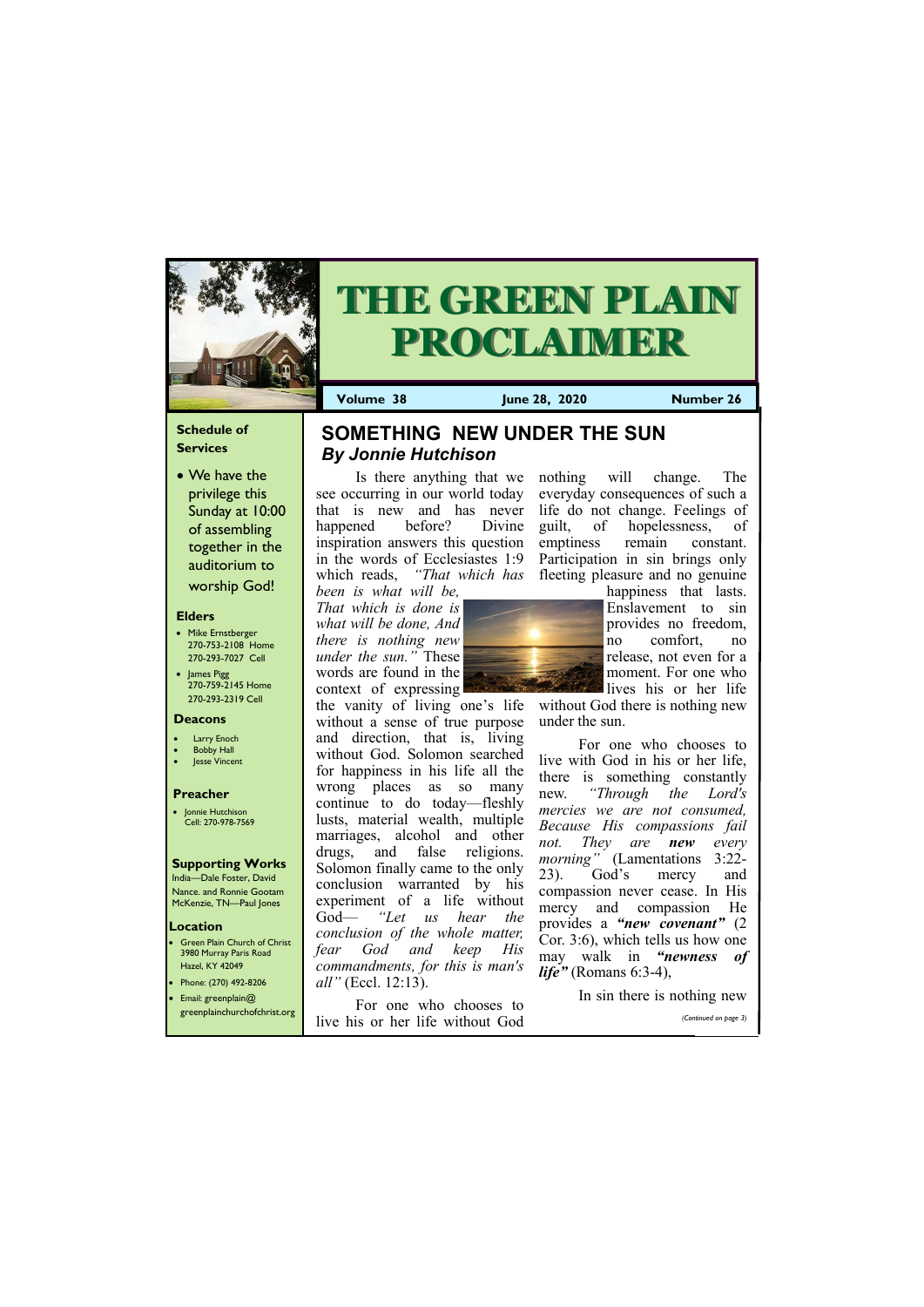# NEWS AND NOTES

*REMEMBER IN PRAYER: Green Plain members*: Remember Faye Travis, Peggy Jarvis, Rex Enoch, Mary Crutchfield, Joanne Barnes, Maxine Pool, Hayes and Marjorie Grady, Jim Fielder, Griselda Adams, Larry Enoch, and Carolyn Byars. **Family and Friends:** Jenne Pool, Teresa Tacker, Betty Pond, Bryan White, Meredith Enoch, Kenneth Mizell, Jim Hutson, Janice Canter, Maryanne Pedigrew, Dale Foster, Andrea Phillips, Donald and Dorothy Cook, Pat Hocking, and Sandra Cook Downs. Please continue to pray for each of these and for those tending to their needs as well as the leaders of our nation in this time of crisis.

- **Worship Services:** It has been great to see so many attending our worship services each Sunday morning at 10:00 am. We want to remind you that we will **not** be meeting for Bible classes on Sunday or Wednesday or for evening worship at this time. We are hopeful that we will be able to return to our normal schedule in the very near future.
- **PANTRY ITEMS June 2020: 7—Baked Beans; 14—Peanut Butter; 21—Corn ; 28— Canned Meats.** Please bring any additional items you wish for the "blessing box" which is located next to the breezeway on the north side of the building.
- **See our Facebook page** for announcements, updates and articles. Access to past editions of this bulletin are available on our website at http://greenplainchurchofchrist.org.
- **Mission Work:** Please continue to pray for the preachers this congregation is supporting in India and for Ronnie Gootan, David Nance, Mike Kiser, Arnold Gerson and Paul Jones in their respective works.
- **June 2020 Anniversaries:** 16th—Teresa & Larry Enoch; 17th—James & Jan Pigg; 21st— Peggy & Perry Jarvis; 25th—Mary & Jim Lowrie; **Birthdays:** 10th—Griselda Adams; 12th— LaDawn Hale. Happy Anniversary and Happy Birthday to each one.
- **Jesus will return to judge each one of us (Acts 17:30-31; 2 Corinthians 5:10). None of us know when He will come (2 Peter 3:10-12). Are you ready for His coming? You can make the necessary preparation to be ready when He comes. The steps to salvation are clearly revealed in the New Testament. They are—hearing the Word (Romans 10:17), believing that Jesus Christ is the Son of God (John 8:24), turning from your sins in genuine repentance (Acts 17:30), being immersed into the death of Jesus to reach His cleansing blood (Romans 6:3-5; Acts 22:16; Galatians 3:26-270 and living as a faithful servant and steward of God (Col. 3:24; Luke 12:42-43).**

**Page 2**

**ONLINE SPIRITUAL RESOURCES Gospel Broadcasting Network https://gbntv.org/ World Video Bible School https://store.wvbs.org/wvbs-splashpage.html A Bible Answer https://abibleanswertv.org/ Good News Today http://gnttv.org/ Dexter church of Christ www.facebook.com/Dexterkycoc/ Coldwater church of Christ www.facebook.com/Coldwater-Church-of-Christ-**

> **170296152984011/ and on YouTube In Search of the Lord's Way http://searchtv.org/**



**This Week: What does the Bible call one who says, "there is no God?"** 

*Last Week:* Who was the first person ever to commit murder? Who did he kill?

*Answer:* Cain murdered his brother Abel (Genesis 4:8).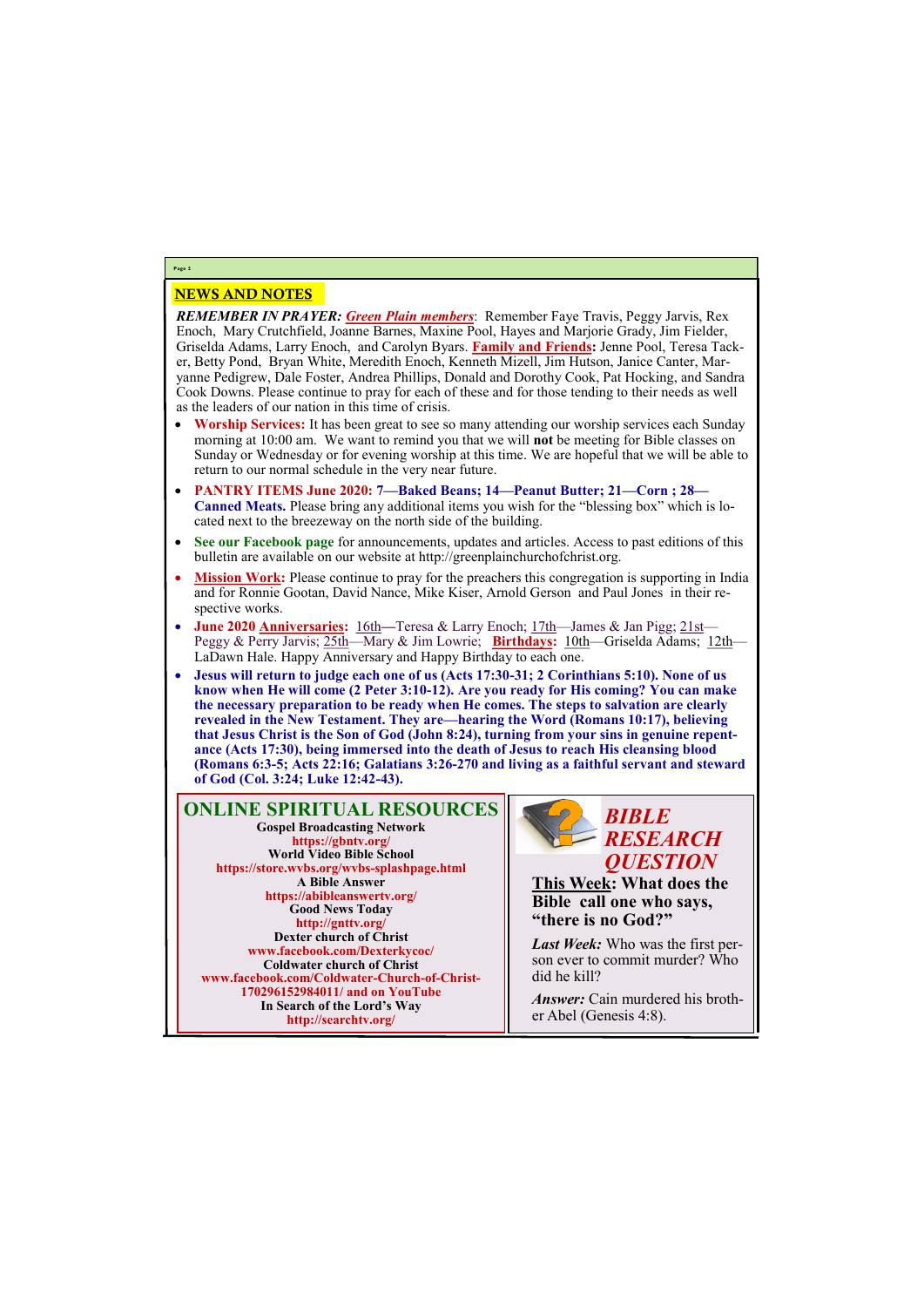**Page 3**

# **WHY DOES GOD NOT EXIST—SUFFERING?** *By Victor Eskew*

under the sun but not so for one who is "in Christ." *"Therefore, if anyone is in Christ, he* 

 For some reason, individuals do not want to believe God exists. They ignore all of the evidence. Our world manifests design in so many places. Design demands a designer. The writer of Hebrews was right when he said: "Every house is builded by some man; but he that built all things is God" ([Heb. 3:4\)](https://biblia.com/bible/kjv1900/Heb.%203.4). Our physical bodies are another proof that God exists. We are composed of several systems and hundreds of parts that work in harmony one with another. Even before the day of sophisticated medicine, the psalmist understood that his body was a work of God. When he considered how wonderfully made he was, he praised God. In **Psalm** [139:14,](https://biblia.com/bible/kjv1900/Ps%20139.14) he penned these beautiful words: "I will praise thee; for I am fearfully and wonderfully made: marvelous are thy works; and that my soul knoweth right well." The psalmist also knew that the heavenly hosts prove the existence of a powerful God. He opens the nineteenth psalm with these words: "The heavens declare the glory of God; and the firmament sheweth his handywork. Day unto day uttereth speech, and night unto night sheweth knowledge. There is no speech nor language, where their voice is not heard. Their line is gone out through all the earth, and their words to the end of the world…"  $(Ps. 19:1-4a)$  $(Ps. 19:1-4a)$  $(Ps. 19:1-4a)$ . The psalmist was so convinced of the existence of God that he referred to those who denied His existence as fools. "The fool hath said in his heart, There is no God..." ( $\frac{Ps}{s}$ .  $14:1; 53:1$  $14:1; 53:1$ ).

*is a new creation; old things have passed away; behold, all things have become new"* (2 Corinthians 5:17).

*(Continued from page 1)*

God. For some, this argument is very powerful. One of the reasons is because they approach suffering through human understanding. They see all suffering as bad. They assume an all-powerful, all-loving God would never permit suffering. Assumptions are just that, assumptions.

Instead of looking honestly at the abundance of evidence that proves the existence of God, unbelievers seek any and every argument possible to question the existence of God. One of the most powerful they have found involves suffering. They ask: "If God exists, why is suffering in the world?" Here is how they reason. If God exists, and He is all powerful, then He could rid the world of suffering. Or, if God exists, and is all-powerful, then He must not be allloving. If He truly loved humanity, He would rid the world of suffering. Their conclusions are threefold: 1) God does not exist, period. 2) God exists, but is not omnipotent. If He is not omnipotent, then

He cannot be God. And, 3) God exists, but He is not all-loving. If He is not all-loving, then He cannot be

In the remainder of this article, let's consider three things about suffering. First, suffering is part of man's punishment. When God originally created man, He put him in a pristine garden called Eden. Man was innocent. There was no sin on the earth. Man, however, changed all of that. Man violated God's law  $(Gen. 2:16-17)$  $(Gen. 2:16-17)$  $(Gen. 2:16-17)$  and partook of the forbidden fruit  $(Gen. 3:6)$ . Part of man's punishment involved suffering. "Unto the woman he said, I will greatly multiply thy sorrow and thy conception; in sorrow thou shalt bring forth children…cursed is the ground for thy sake; in sorrow shalt thou eat of it all the days of thy life; thorns also and thistles shall it bring forth to thee; and thou shalt eat the herb of the field; in the sweat of thy face shalt thou eat bread, till thou return unto the ground; for out of wast thou taken: for dust thou art, and unto dust shalt thou return" ([Gen. 3:16](https://biblia.com/bible/kjv1900/Gen.%203.16-19)-19). If anyone is responsible for sin, it is man. He was given a choice. He could sin. He could refrain from sin. He knew that death was the consequence of his actions. He choose death and all that comes with it. Some say that the punishment is too severe. How can we make such a determination? Are we God? Do we understand the seriousness of sin? Do we realized how much sin truly opposes the holiness of God? God is a just God. The punishment He meted out for sin was just and fair, even if humans think differently.

Second, suffering is a wonderful university of learning and growth. We understand this in some areas of life. To become a star athlete, there is discipline and suffering through which one must pass. Olympic champions can testify to the suffering they endured in order to stand on the platform to receive a gold medal. They will never say they enjoyed the suffering, but they will admit that it was good for them. They gained wisdom and strength

and victory because of the struggles through which

*(Continued on page 4)*